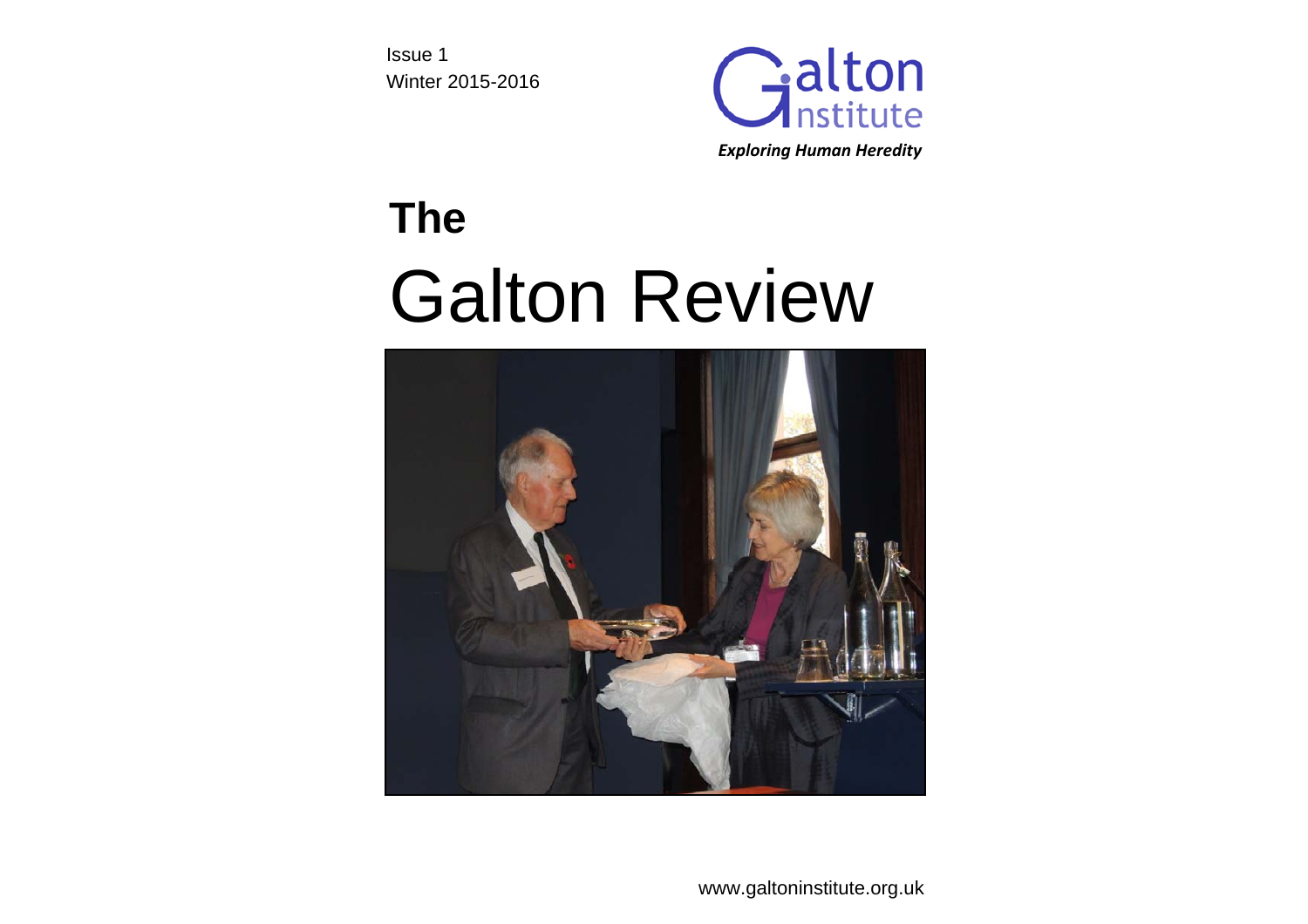# **CONTENTS**

| Editorial                                                                          |    |
|------------------------------------------------------------------------------------|----|
| Galton Institute Conference 2015<br>Mate Choice                                    | 4  |
| <b>Population Histories in Context:</b><br>Past achievements and future directions | 13 |
| British Society for Population Studies Conference 2015<br>University of Leeds      | 16 |
| European Human Behaviour and Evolution Association<br>2015 conference, Helsinki    | 18 |
| Mendel Essay Prize                                                                 | 19 |

**Front Cover Photo:** Professor Alan Bittles receiving the Galton Plate from Professor Veronica van Heyningen after his Galton Lecture on 11 November, 2015. **Back Cover Photo:** The team responsible for the new Galton Institute website.

| Published by:                                                           |                            |
|-------------------------------------------------------------------------|----------------------------|
| The Galton Institute, 19 Northfields Prospect, London, SW18 1PE         |                            |
| Tel: 020 8874 7257                                                      | www.galtoninstitute.org.uk |
| General Secretary: Mrs Betty Nixon<br>Review Editor: Mr Robert Johnston |                            |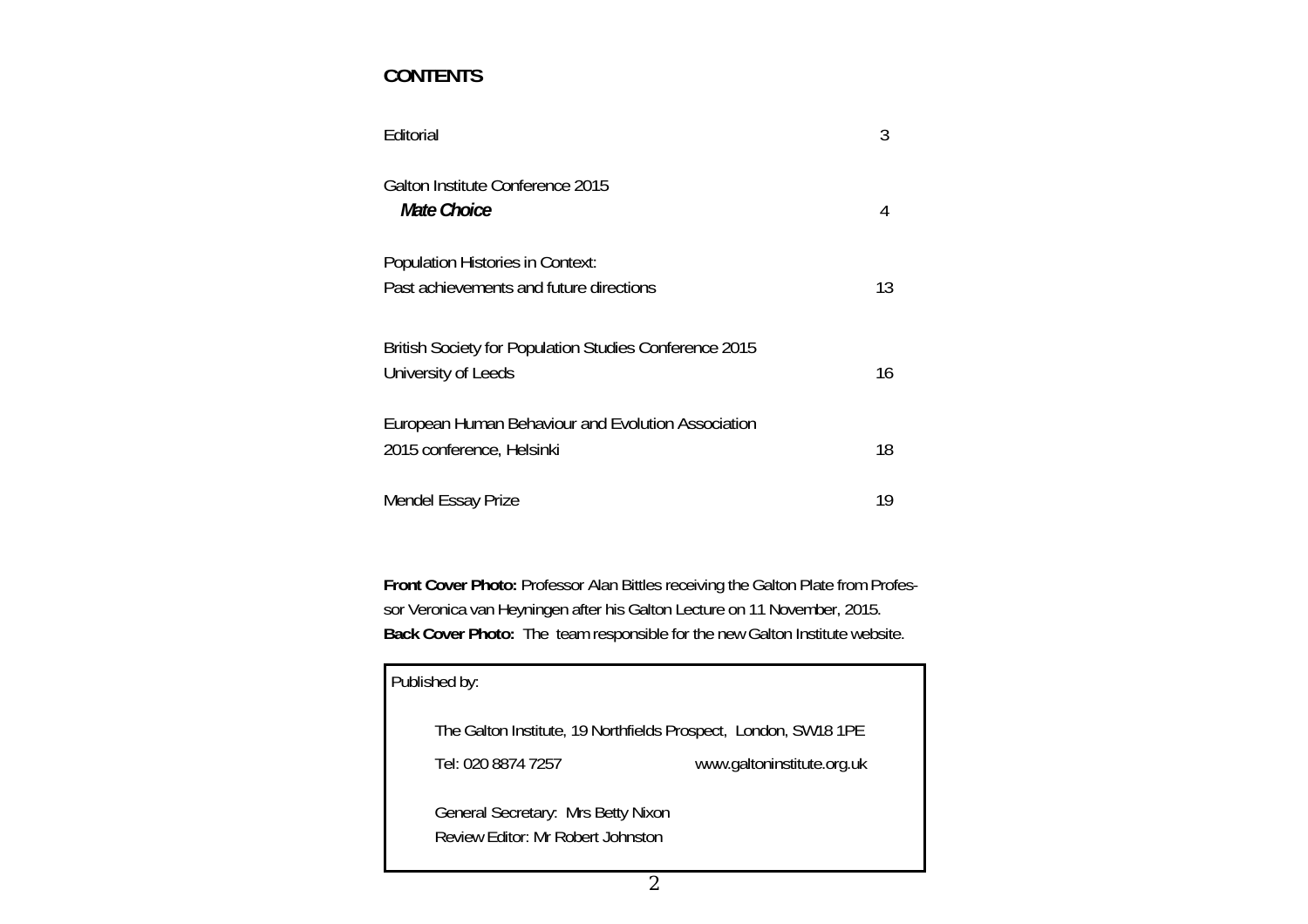# **EDITORIAL**

The past few months have seen significant changes at the Galton Institute, driven by our President, Professor Veronica van Heyningen.

In October, our new website went live and has since received many admiring reviews. The "Comms" team of Paul Hurd and Robert Johnston, led by Branwen Hennig, began working on this in January 2015, with significant input from the President and Helen Middleton-Price. The latter was given the role of writing all sections of the new website, a mammoth task which required a lot of research and involved some delicate issues. We are enormously grateful to Dr Middleton-Price for all the hours she spent on this magnum opus.

By April, web designer, Ian Henges of Diditon, was unanimously chosen from a shortlist of applicants; in hindsight, a very wise decision. Matters progressed quickly and without major incident. A new logo was designed, along with a strapline which I hope you like. Thanks are also due to our General Secretary, Betty Nixon, who has put in the extra hours needed to negotiate and navigate our new site.

Your editor decided this was also a good opportunity to re-design the Newsletter with a new logo, new look and new name. Please let me know your thoughts on 'The Galton Review'.

The Galton Institute sponsored a number of conferences in recent months. November saw the Annual Conference at the Royal Society, the title of which was 'Mate Choice'. The six speakers approached this topic from very different angles, but the highlight was this year's Galton Lecture, given by Professor Alan Bittles from Perth, Australia. A full report appears later as do accounts of the British Society for Population Studies Conference in Leeds, the European Human Behaviour and Evolution Association Conference in Helsinki and the Population Histories in Context Conference in Cambridge.

I hope you enjoy reading this issue and that it stimulates you to write a piece for the next edition.

**Robert Johnston**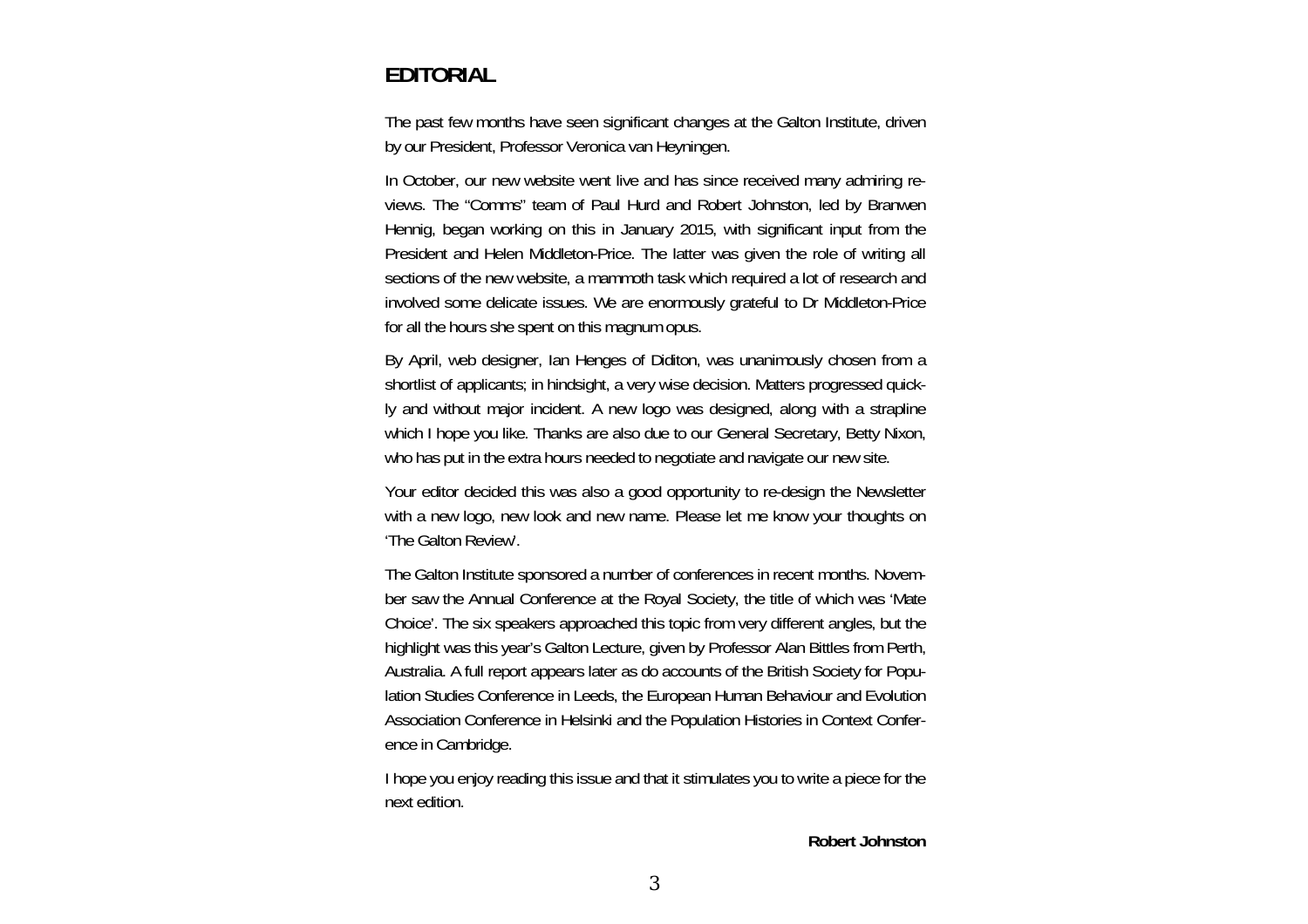# **The Galton Institute: Conference on Mate Choice**

Wednesday 11th November 2015 at the Royal Society

This year's conference considered the subject of mate choice from a variety of different perspectives. It was fascinating to explore such a complex topic from a wide range of angles: biological, social, anthropological, evolutionary, demographic and cultural. Such an analysis, drawing from a wide range of disciplines truly gives a deeper understanding of the nuances behind mate choice.

The day opened with an enthralling discussion of **"Mate choice and assortative mating on the Internet**" by **Professor Melinda Mills** of Nuffield College and Department of Sociology, University of Oxford, chaired by Dr Stuart Gietel-Basten. .

In an age where we increasingly live online, the fastest growing way to meet a partner is Internet dating. In fact, 37% of single Internet users in the US use a



Professor Melinda Mills  $\vert$  tors that individuals take into account when choosing

dating website. Drawing on the concept of assortative mating, whereby individuals choose partners from a similar social group and with a similar social status regarding ethnicity, religion, socioeconomic status and education, she posed the question 'Does Internet dating narrow or widen our mating choices?' In order to answer this, she focused on racial dating preferences in Europe, using data from mainstream dating websites. This has particular relevance today in light of recent European migration. Online, people are free to pursue genuine preferences, which gives a profound insight into the fac-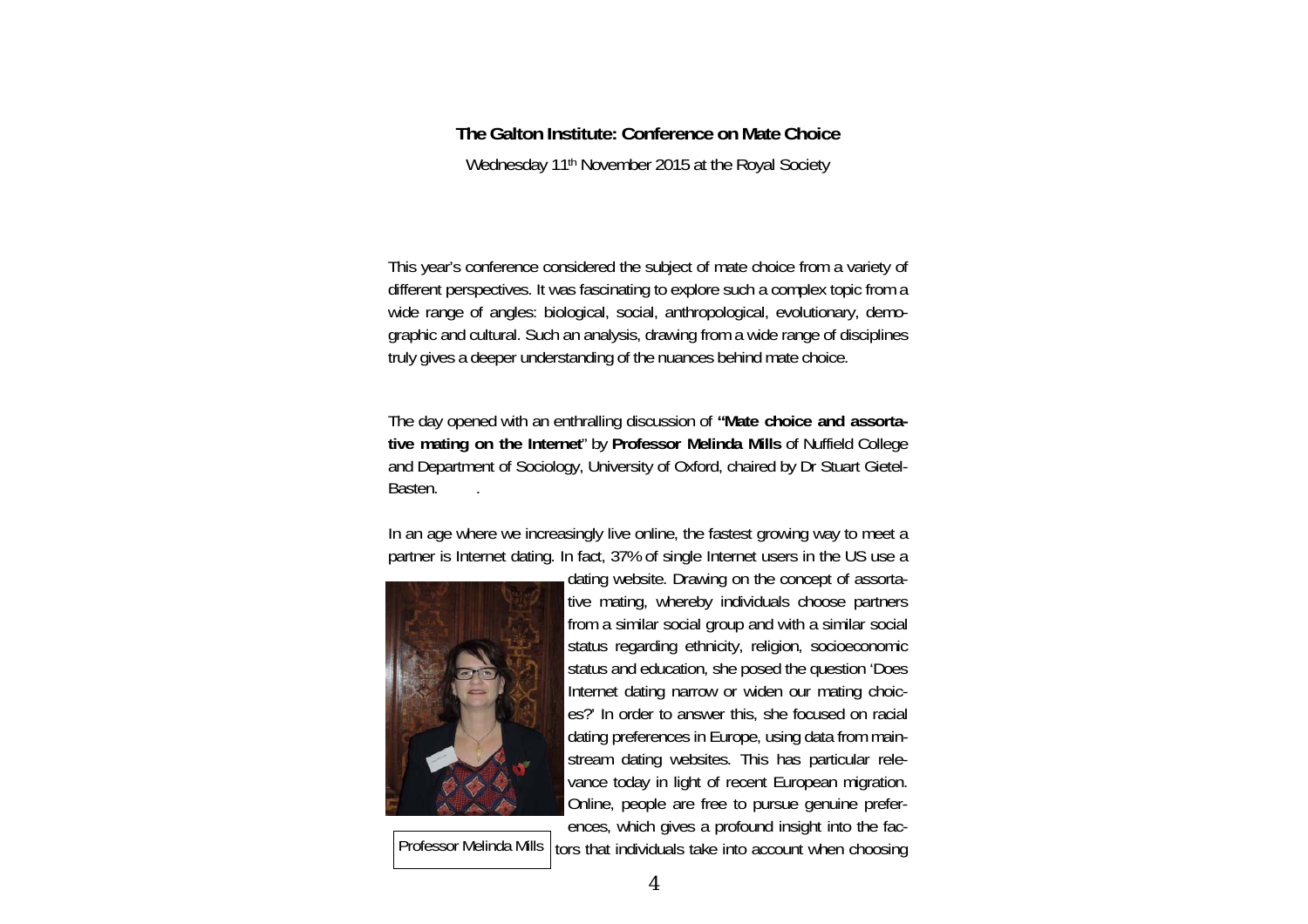a mate. It is unclear whether when presented with a wealth of information, online people are more selective when considering potential partners, or whether the freedom to mix with people from different backgrounds leads to a more openminded attitude and a consequent breaking down of the boundaries imposed by assortative mating. In fact, Internet dating allows for the more discerning selection of characteristics, thereby reinforcing a hierarchy of preferences as predicted by the assortative mating model. With respect to racial preferences in Europe, all groups have a preference for native Europeans, which is the majority group, followed by their own group. Interestingly, there was no clear association between migrant integration policies and preferences. Patterns of variation within countries were also evident, for example Germany demonstrated an urban-rural divide with Berlin having a high level of openness to dating individuals from a wide range of social groups.

The broad conclusions which may be drawn from this discussion are as follows: partner preferences in online dating continue to be racially determined to a large extent, social distances are perpetuated especially by Europeans, but also by racial minority groups themselves. Moreover, the way in which anti-immigrant sentiment in Europe in recent years has changed behaviour is a captivating topic for future research. At the end of the session, the questions revealed a further dimension for consideration: age. Research suggests that male preferences for physical traits go down over time, whereas women get more selective as they get older.

The second lecture, chaired by Dr Elena Bochukova, was on the topic **"Mate selection in time of demographic masculinization",** given by **Professor Christophe Guilmoto** of the Institut de recherche pour le développement, CEPED, Paris.

He started his lecture with an introduction of the countries that form the focus of his research, India and China. While pre-natal sex selection is commonly found from Eastern Europe to East Asia, it is concentrated in Asia. In fact, China's sex ratio at birth is the highest in the world, as a result of the deliberate elimination of girls through selective abortion. The bias in terms of the sex ratio leads to a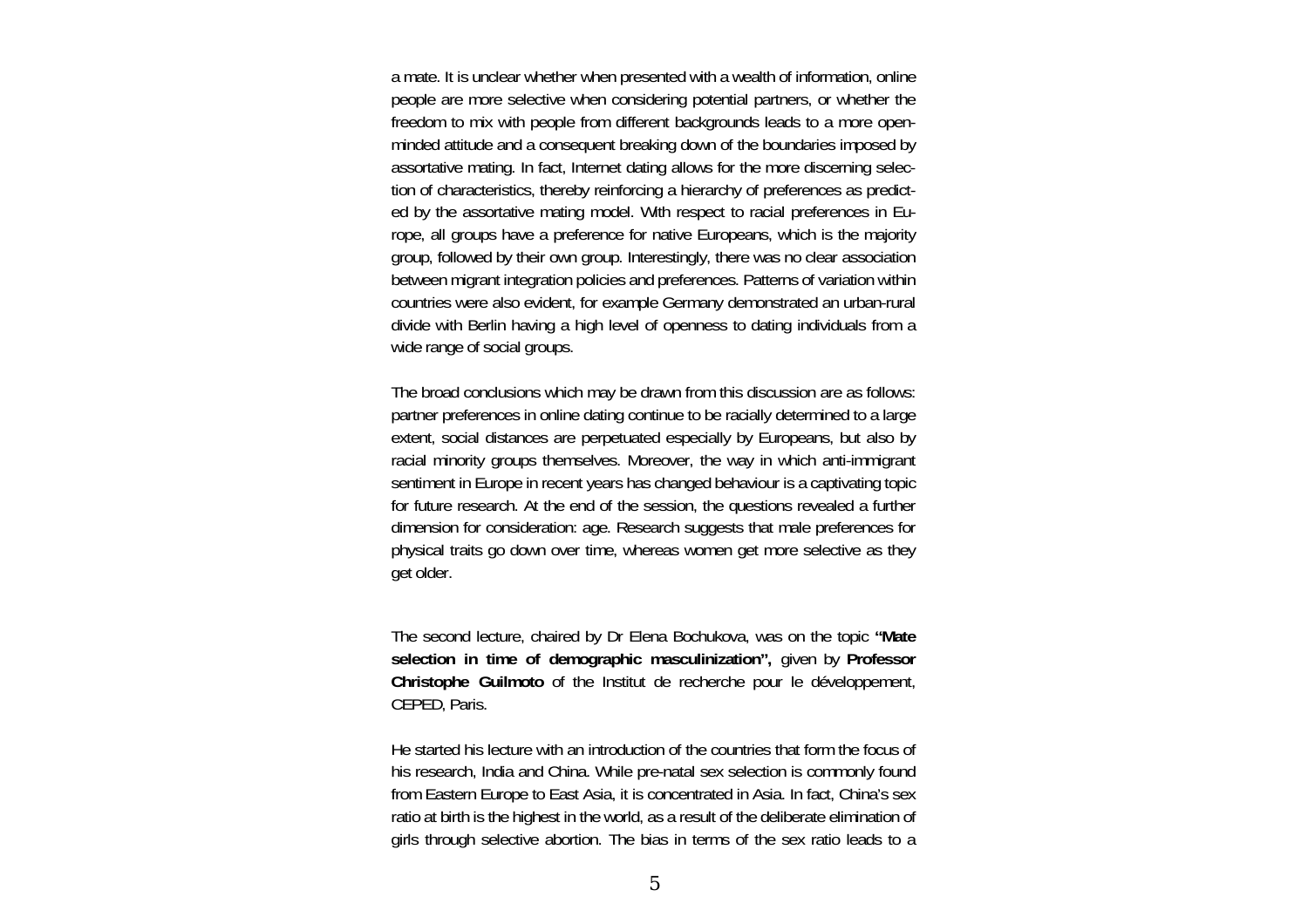"surplus of men" in the marriage market, leading to a rise in forced bachelorhood in future years with limited potential adjustments. The computed results of Professor Guilmoto's research show that in China and India, which contribute 86% of the female deficit, there will be longer and more severe marriage squeeze in the future, with 60-70% more men than women trying to marry.

There may then be 30 more years of a



Professor Christophe Guilmoto

male surplus of approximately 50%. The model also indicates a rise in male celibacy. This has created a deficit of females, partly due to male preference for younger women who belong to later birth cohorts. Another element to consider is the differential marrying customs between the two countries: whereas hypergamy is common in China, endogamy is prevalent in India. This would suggest that marriage squeeze disproportionately affects men from less privileged social backgrounds. In reality, however, marriage in the two countries is apparently more flexible than theories and models. In China, urbanisation and industrial development have led to increasing numbers of female migrants, both internally and across regional borders. This has promoted fluidity in China's marriage market, and also indirectly encouraged a decline in the propensity of women to marry. Moreover, homosexual rights have been improving very quickly in China. Although high sex ratios are usually associated with higher rates of gender-based violence, human trafficking and inevitable demographic consequences, Professor Giolmoto calls for future research to draw particularly on recent societal changes in East Asian countries such as the relaxation of pressure to marry. He also calls for a fusion of demographic research with sociology and anthropology, in order to produce a more holistic vision on mate selection in the era of demographic masculinization.

Following this, **Professor Neil Small** of the Faculty of Health Studies at the University of Bradford presented the **"Findings from the 'Born in Bradford' project and their relevance to the understanding of contemporary mate choice"**.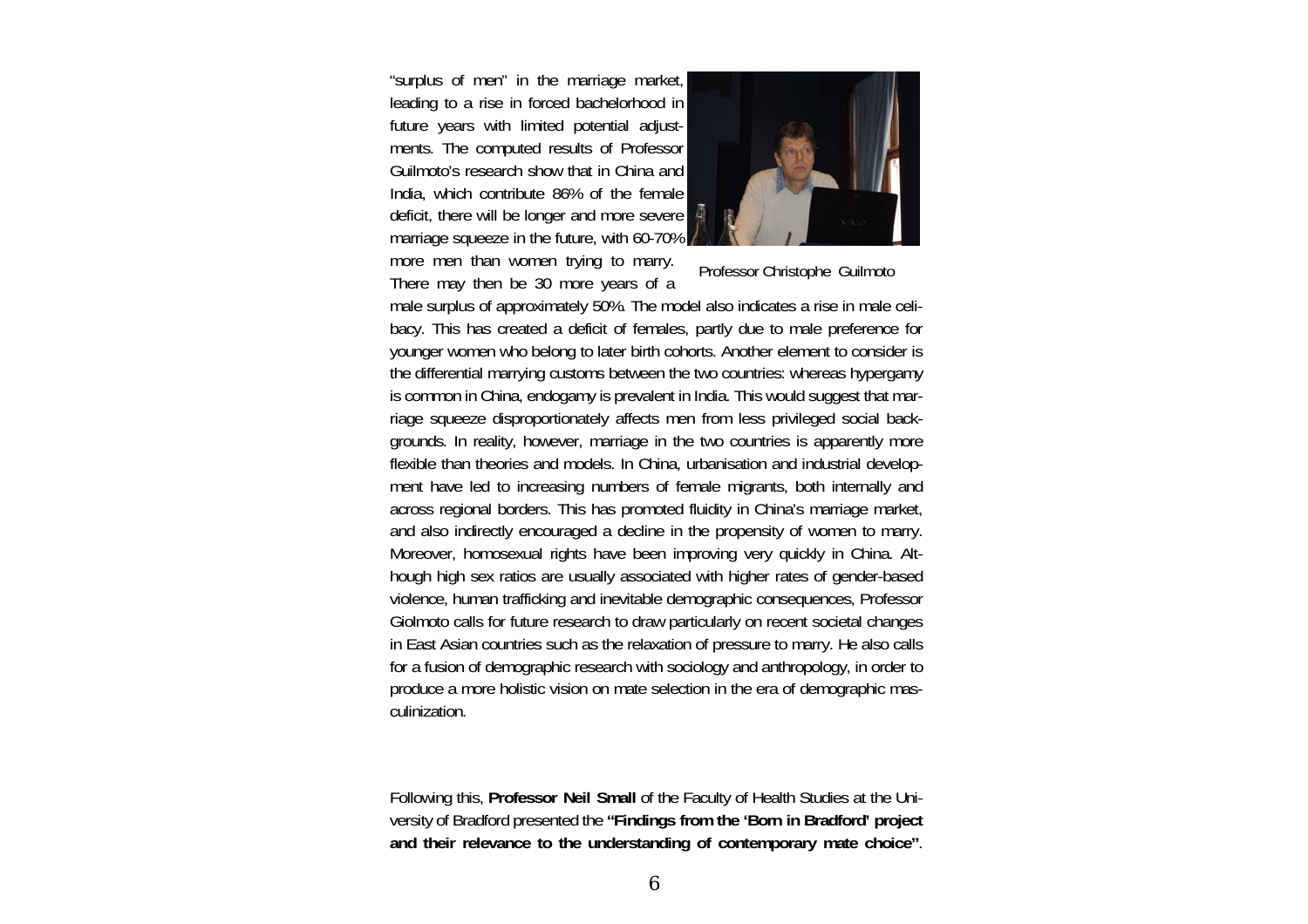This was a longitudinal study of the birth cohort of babies born from 2007 to 2011 in the Royal Infirmary Hospital in Bradford, which has the largest Pakistani population in the UK. High levels of poverty in Bradford are correlated with high infant mortality rates, which stood at 7.0 for Bradford in 2012, compared to the England and Wales figure of 4.3. Explanations for this lie in the congenital anomalies which have higher prevalence among Pakistani groups. A detailed breakdown of the study group revealed strong patterns, including a doubling of the risk of congenital anomalies from 3 per cent to 6.2 per cent in first cousin consanguineous relationships. The talk then explored some of the presumed benefits of consanguinity, including the stability of families, maintenance of income and wealth, transmission of cultural values, support and a sense of belonging within a community. This session concluded with a gripping section on translating research into action for change. This included considering how social support can be maintained and at the same time genetic risk reduced, for example using family and social networks as a route to give information on genetics and risk. Importantly, the findings of this can be applied more widely to places where consanguineous marriage is customary. The combination of genetic research and community level action was particularly enthralling; 'Born in Bradford' is sensitively aimed at making a change in a thoughtful and considered manner.

The 2015 **Galton Lecture** was delivered by **Professor Alan Bittles** of the Centre for Comparative Genomics, Murdoch University, Western Australian, Honorary Professor in Community Genetics, School of Medical Sciences, Edith Cowan University, Perth. It was chaired by Professor Veronica van Heyningen, FRS, President of the Galton Institute. He discussed **"Patterns of consanguineous marriage across the world and their consequences"**.

Both in academic and public discussions, there is a readiness to criticise consanguineous marriage, even in the absence of reliable evidence. According to Professor Bittles, the negative consequences of consanguineous marriage have been overemphasised. High levels of inbreeding can be seen throughout human history and evolution, even dating back to the first movements of small groups of humans out of Africa between 60,000 and 80,000 years ago. Estimates of the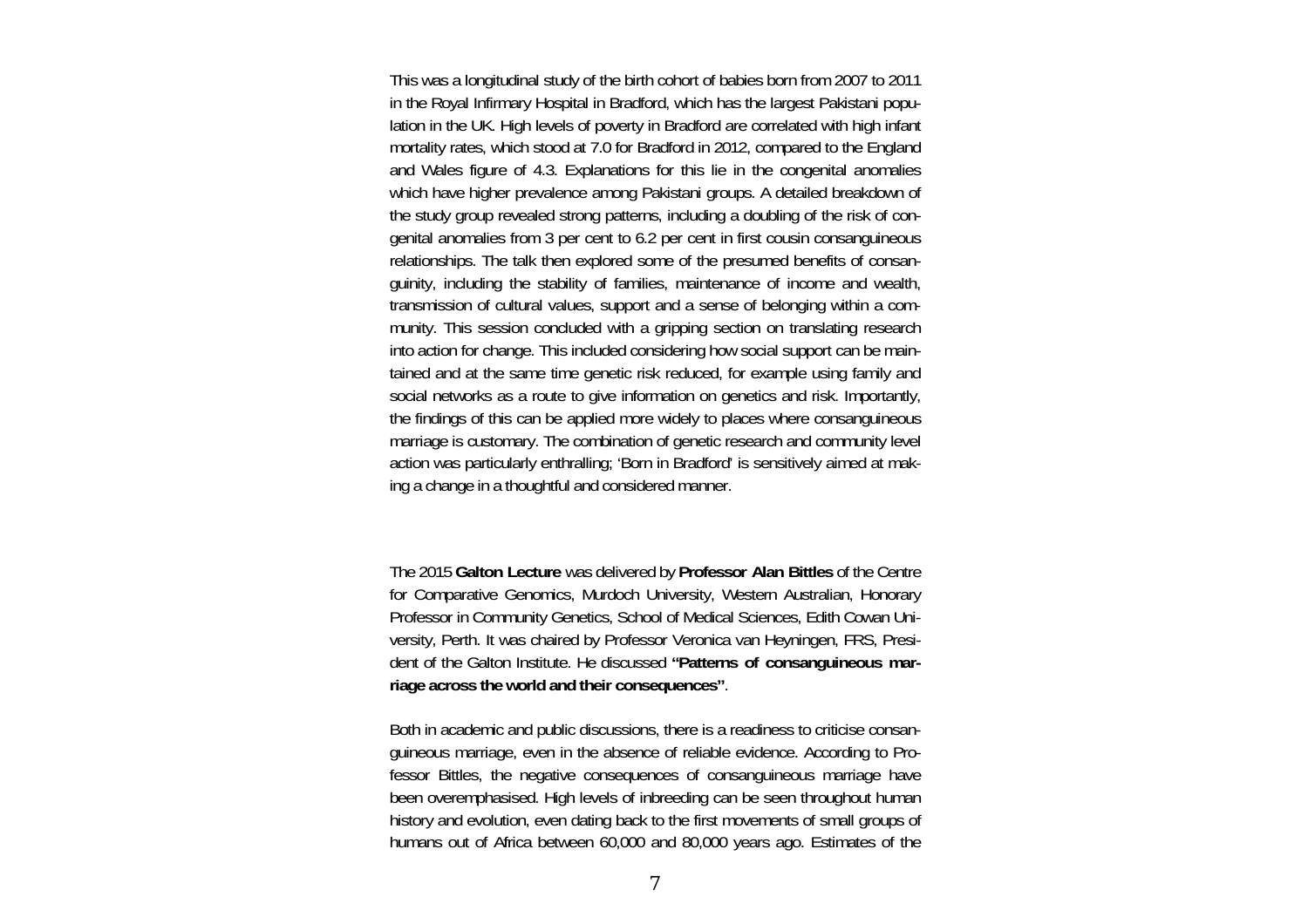size of the migrating human population range from 700 to 10,000. Different communities and religions have different rules regarding consanguineous marriage. Today, a conservative estimate is that over 1100 million people live in countries where 20-50% of marriages are consanguineous. Such partnerships have an adverse effect on health via detrimental recessive genes whose incidence in the general population is rare.

At first glance, data suggests that congenital anomalies occur at a level of 10.9% for consanguineous offspring but 2.9% for non-consanguineous offspring. However, Professor Bittles stressed the need to consider social, economic, religious and ethnic sub-divisions when measuring the health outcomes of consanguineous marriage to ensure that like is being compared with like. Consanguinity is associated with lower socioeconomic status, rural residence, low maternal literacy, younger age at marriage, lower contraceptive use, reduced birth intervals, and long reproductive span. It is of paramount importance that these social variables are controlled, otherwise analysis will give an elevated risk associated with consanguinity. Intra-community marriage is the norm in many populations. For example, population stratification and consanguinity have meant that 12% of marriages in India are consanguineous. It is important to consider that health problems may arise due to genome-based clustering rather than consanguinity. An instructive example is Volendam in the Netherlands, a small fishing village founded by 7-20 families. This produced a founder effect leading to a high prevalence of autosomal recessive disorders. However, it is a Roman Catholic community, meaning that there is no first cousin marriage. The observed health problems are a result of the extremely closed nature of the community rather than consanguinity.

Looking to the future, it seems that there will inevitably be a reduction in consanguineous marriage due to factors including urbanisation, female education, male and female employment, declining family sizes, and the adoption of marriage norms of host communities by migrants. On the other hand, these trends are counteracted by the maintenance of cultural traditions in rural communities as well as political and civil instability in regions where consanguinity is traditional. These changes are occurring in a time of flux with regards to health, where the global epidemiological transition is leading to rising health expectations and a shift from early death to extended morbidity. Moreover, the development of public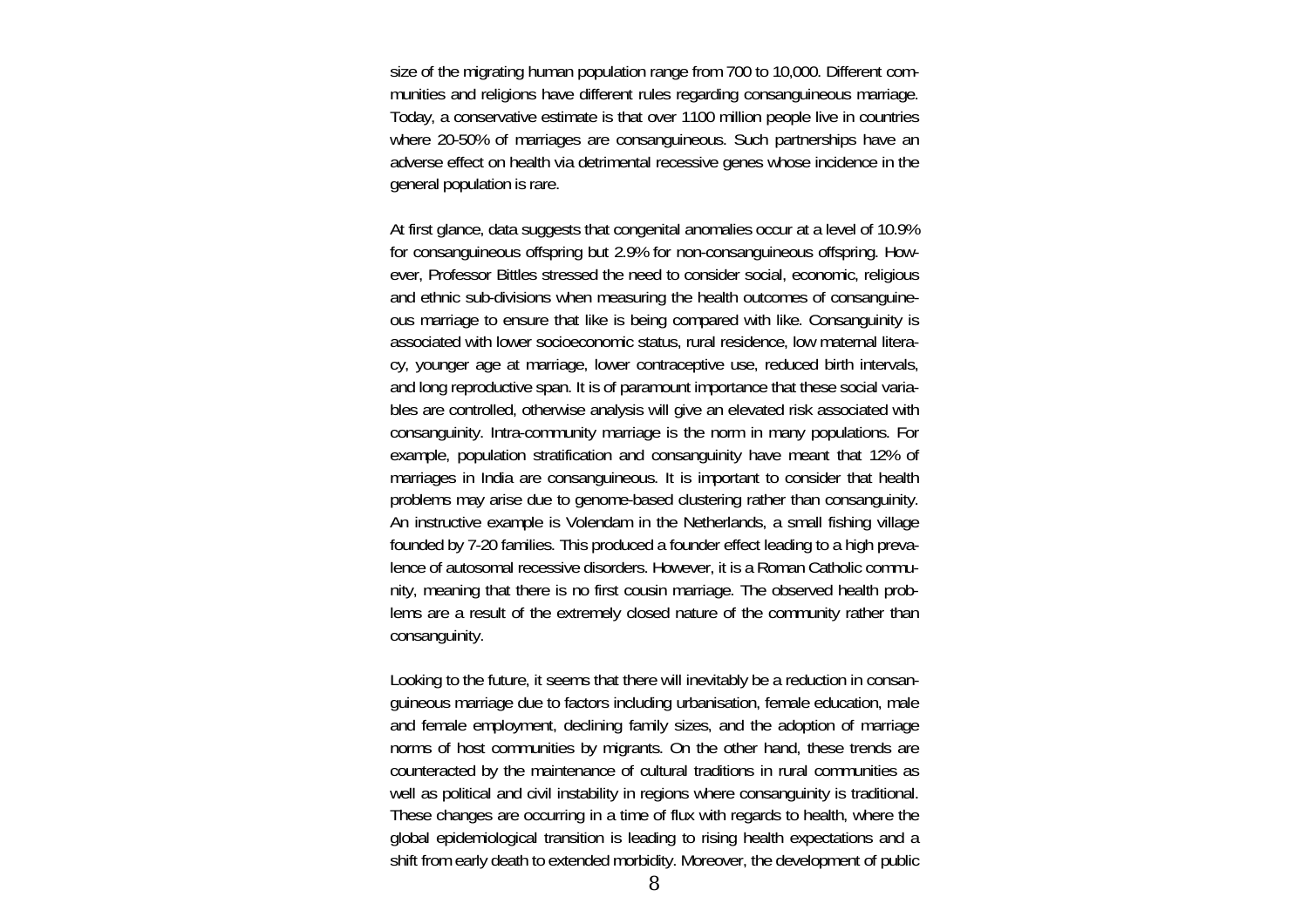

Left to right: Professor Neil Small, Professor Laura Fortunato, Dr Elena Bochukova, Professor Alan Bittles, Dr Stuart Gietel-Basten, Professor Markus Rantala and Professor Veronica van Heyningen

genome projects provides an opportunity for further research and also potential solutions to preventing congenital birth defects. On balance, Professor Bittles concludes by arguing that the balance between the biological disadvantages and social benefits of consanguinity has shifted with the move from pre-industrial to industrial societies, so that the adverse biological effects are outweighed by the social benefits.

The next lecture, chaired by Dr Paul Hurd, was given by **Dr. Laura Fortunato** of the Institute of Cognitive and Evolutionary Anthropology at the University of Oxford, on the topic **"Mate Choice: A view from evolutionary anthropology"**.

The emphasis of her lecture was on the prevalence of monogamy among human societies, which she proposed as a "puzzle". According to Bateman's principle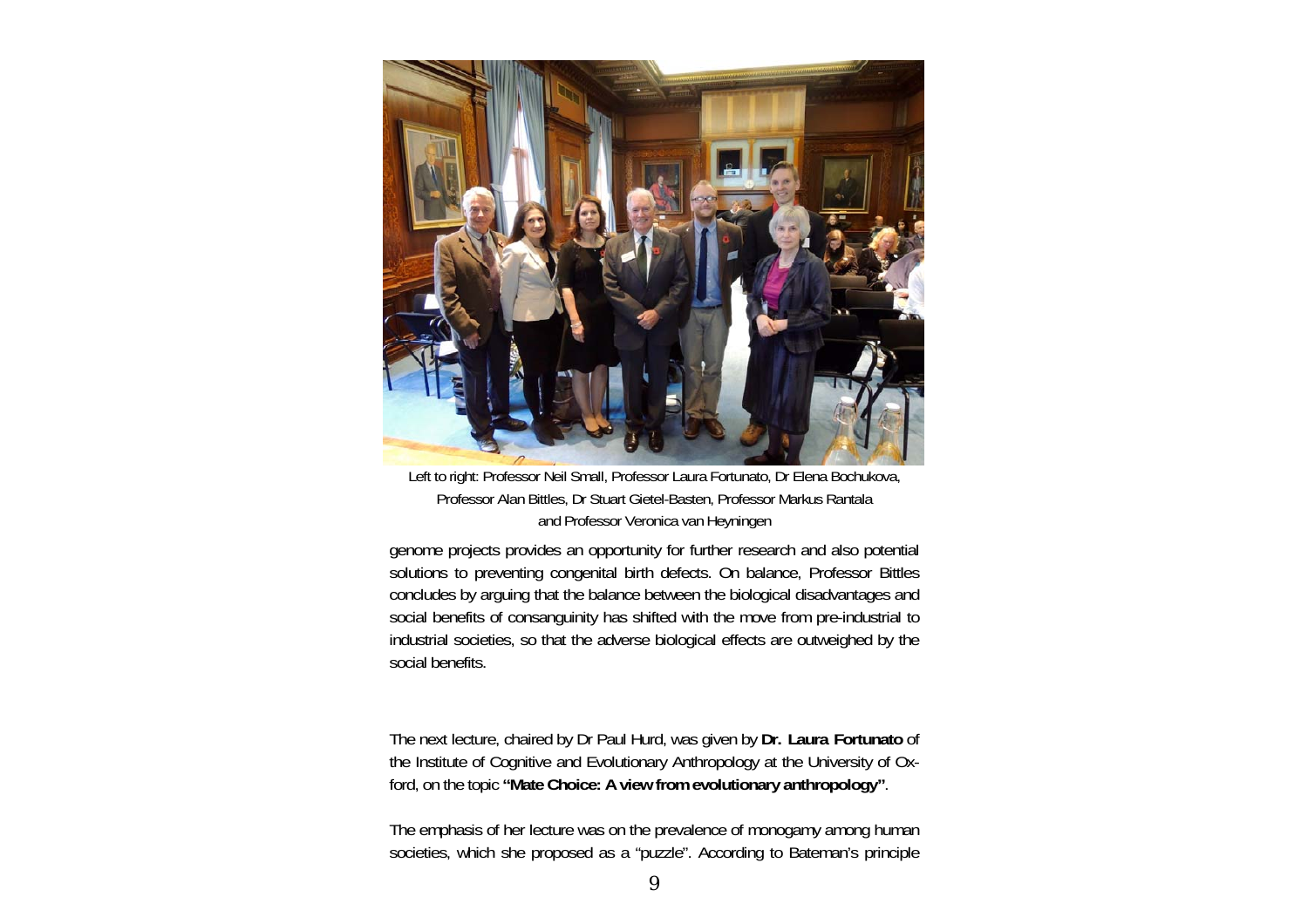based on studies of *Drosophila*, an individual's number of offspring increases as number of matings increases. This phenomenon is limited to males, which suggests that men in societies ought to benefit from polygamous marriage. However, monogamous marriage has always been more apparent among human societies: dating back to the ancient world. Dr Fortunato examined reasons for this from an evolutionary perspective, through a model of marriage strategies. Different marriage strategies are connected with different ways of allocating wealth to offspring, namely heirs. Within a monogamous marriage system, one man's property is transmitted to one offspring from his only wife, so that resources are concentrated in a single heir. On the other hand, resources must be divided among descendants from multiple wives in polygamous marriage systems. The nature of the resources that are transmitted further complicates this because some resources are diminished by splitting across multiple heirs, in which case monogamy would be advantageous, whereas other resources are not diminished in this manner, in which case polygyny would be preferable.

Dr Fortunato further analysed this through a game-theoretic analysis model, in which males allocate investment strategically, while females allocate paternity strategically. This indicates that males benefit from allocating resources in a consistent way, and females benefit from exclusive investment in their offspring. Hence an evolutionary stable strategy emerges when males transfer resources vertically to the wife's offspring, as multiple heirs would need higher male contribution. After explaining the evolutionary aspect of mate choice, Dr Fortunato explored the anthropological evidence for marriage systems. She described that whilst monogamous marriage is prevalent in Eurasia, polygamous marriage systems are commonly found in African societies. Dr Fortunato argues that land availability and female contribution to subsistence are the key determinants for such regional variations. Combining the evolutionary models and the anthropological evidence, she considered the patterns of marriage systems with regard to the archaeological, ethnographical, as well the historical records, such as how the rate of polygamy will decline alongside reducing availability of land. Dr Fortunato suggests that future research considers an evolutionary perspective in the study of human behaviour, and further explores the evolutionary mechanisms in the development of marriage strategies.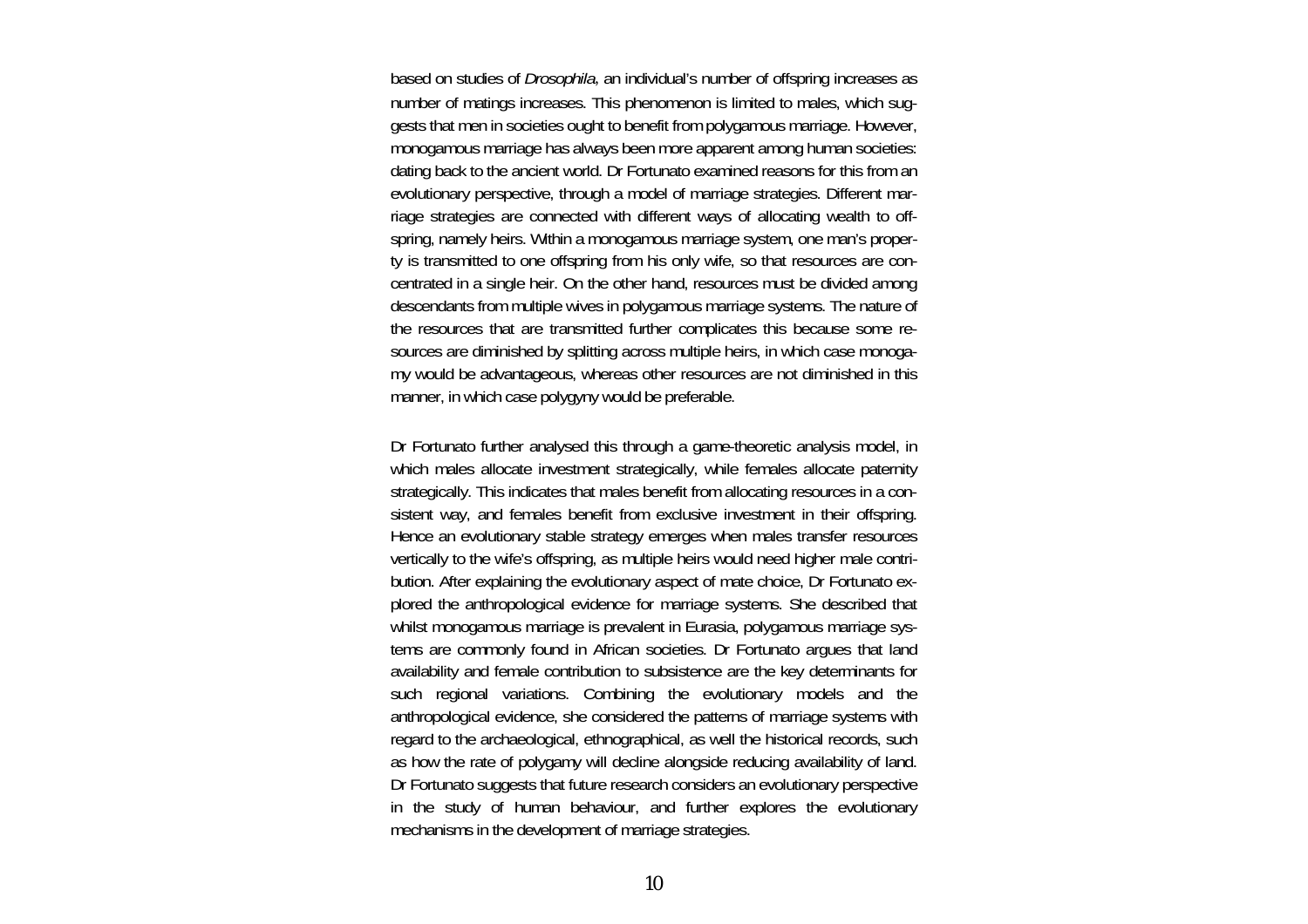The final lecture was given by **Professor Markus Rantala**, Department of Biology, University of Turku, Finland, entitled **"Immune Defence and Sexual Selection in Humans"**.

He considered why there is individual variation in attractiveness, pointing out that we have strong inborn standards of beauty. In fact, research suggests that newborn infants prefer attractive faces, and infants play longer with dolls with attractive faces than ones with unattractive faces. These innate standards of beauty are also universal, not arbitrary cultural conventions. Questions considering variation in attractiveness are relevant not only to humans but also to other species, for example female peacocks prefer males with beautiful tails, and sexually selected ornaments are widespread in nature, even in invertebrates. It has been suggested that these are indicative of 'good' genes, but this begs the question of what these 'good' genes are. It is possible that those with better immune defence are able to produce larger and more impressive ornaments. With regards to humans, we are dimorphic and both sexes have secondary sexual ornaments. It has been hypothesised that sexual selection in humans is linked to immune defence. There is a universal aversion to those with pathogens and parasites: a psychological adaptation to avoid contagion. This is universal in animals. In order to investigate whether male facial attractiveness signals immunocompetence, Professor Rantala carried out research using the hepatitis B vaccine. Hepatitis B is a viral disease that affects the liver, and has infected 2 billion people. 74 men were vaccinated and the amount of antibody they produced was measured. It was found that there is a strong positive correlation between facial attractiveness and number of antibodies in these men. Moreover, he found a positive correlation between levels of testosterone and facial attractiveness. This is linked to the very strong positive correlation between testosterone and immunocompetence.

The stress-linked immunocompetence handicap hypothesis posits that the interaction between testosterone and cortisol on immune responsiveness is linked to attractiveness. Indeed, high levels of testosterone and low cortisol levels are associated with high attractiveness. It is traits signalling good immunocompetence that are most attractive: for men, a slim and healthy physique is of utmost importance. Height is also a central factor in male attractiveness. Correspondingly, body height affects the strength of immune response in young men, but not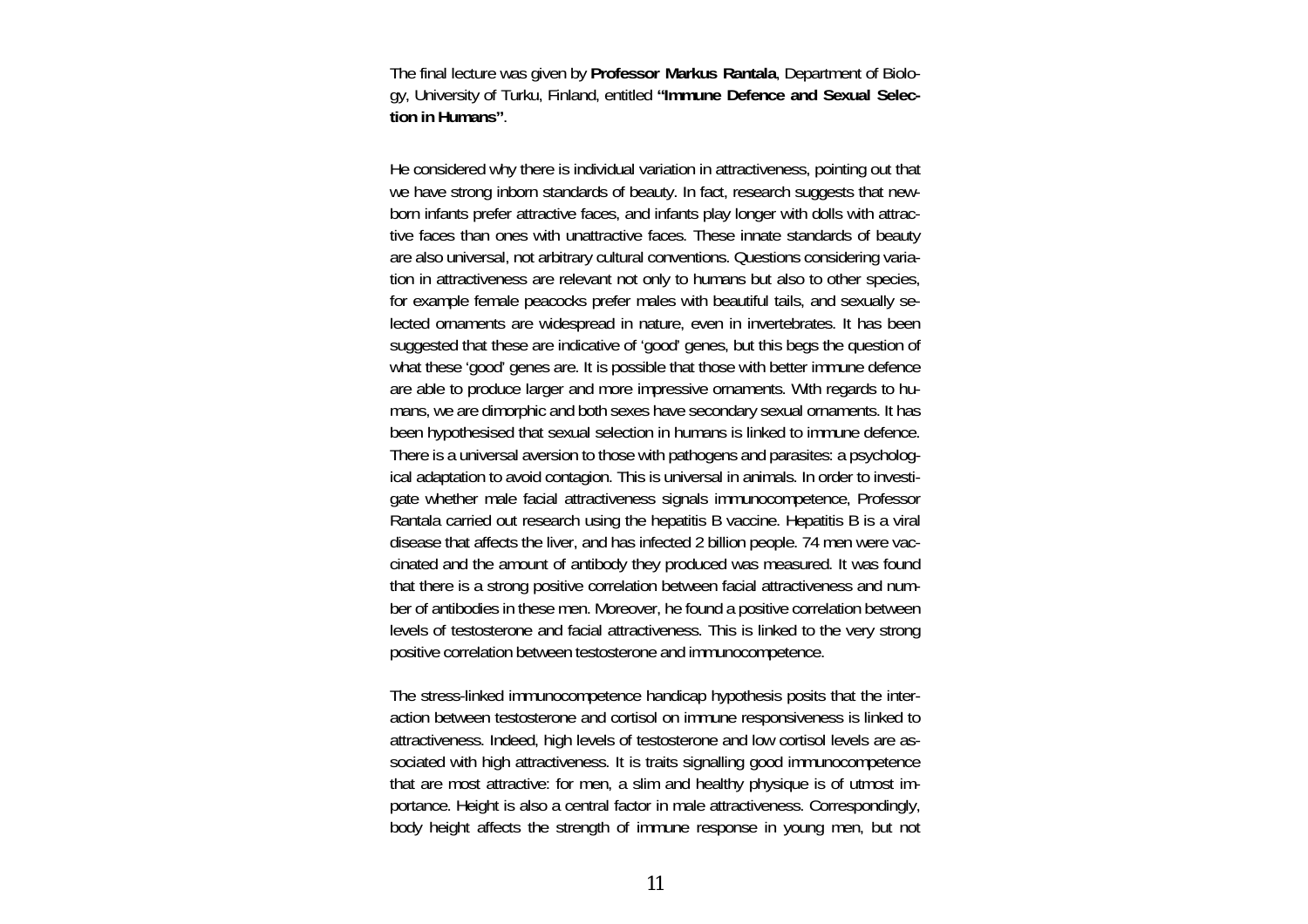young women. The proximate mechanism may be MHC heterozygosity, which is especially important for immune function because MHC alleles encode peptides that bind to and present a restricted range of antigen-peptides to T-cells, thereby initiating a rapid immune response. MHC heterozygosity is positively correlated with resistance against viral infections, including hepatitis B virus. These findings link in to sexual conflict in humans. Men with high testosterone levels show typically masculine features and are less likely to invest in offspring and relationships than more feminine men, leading to the suggestion that more feminine men are 'compensating' through care. Lower testosterone is associated with a more feminine face, appearing more reliable, more submissive, more romantic, and suggesting an increased tendency to fall in love. Higher testosterone, on the other hand, is associated with a more masculine face, appearing more untrustworthy, dominant, less romantic, and suggesting a reduced tendency to fall in love. Interestingly, females preferred more masculine-looking faces at ovulation, but lessmasculine faces when non-fertile. In this way, facial attractiveness correlates with immunity in a way that depends on the phase of the menstrual cycle. However, the relation no longer holds when parcelling out the effects of obesity and/or masculinity. Thus, it suggests that there are cues to immunity that may lie in face structure. It is also worth considering whether a woman's attractiveness signals good immunocompetence in the same way that it does for men.

Professor Rantala took pictures and plasma hormone levels during the fertile phase of the menstrual cycle of 65 young Latvian women not taking hormonal contraception. No strong correlation has been found, nor any correlation between cortisol and facial attractiveness. Facial attractiveness in women does not signal immune responsiveness to hepatitis B virus. However, health factors still remain relevant, although there is much more variation. Women with a healthy BMI are more attractive than those with a very low or very high BMI, indicating higher fertility. Carotenoids affect skin colour universally in a way that increases attractiveness and also play an important role in immunodefence. Therefore a diet of fruit and vegetables can enhance attractiveness. Women who eat healthily, do not smoke, do not drink, and are less stressed are more attractive.

> The Galton Institute would like to thank the writers of this Report, they are: **Sally Hayward, Jennifer Lord and Sonia Zhang** (University of Oxford)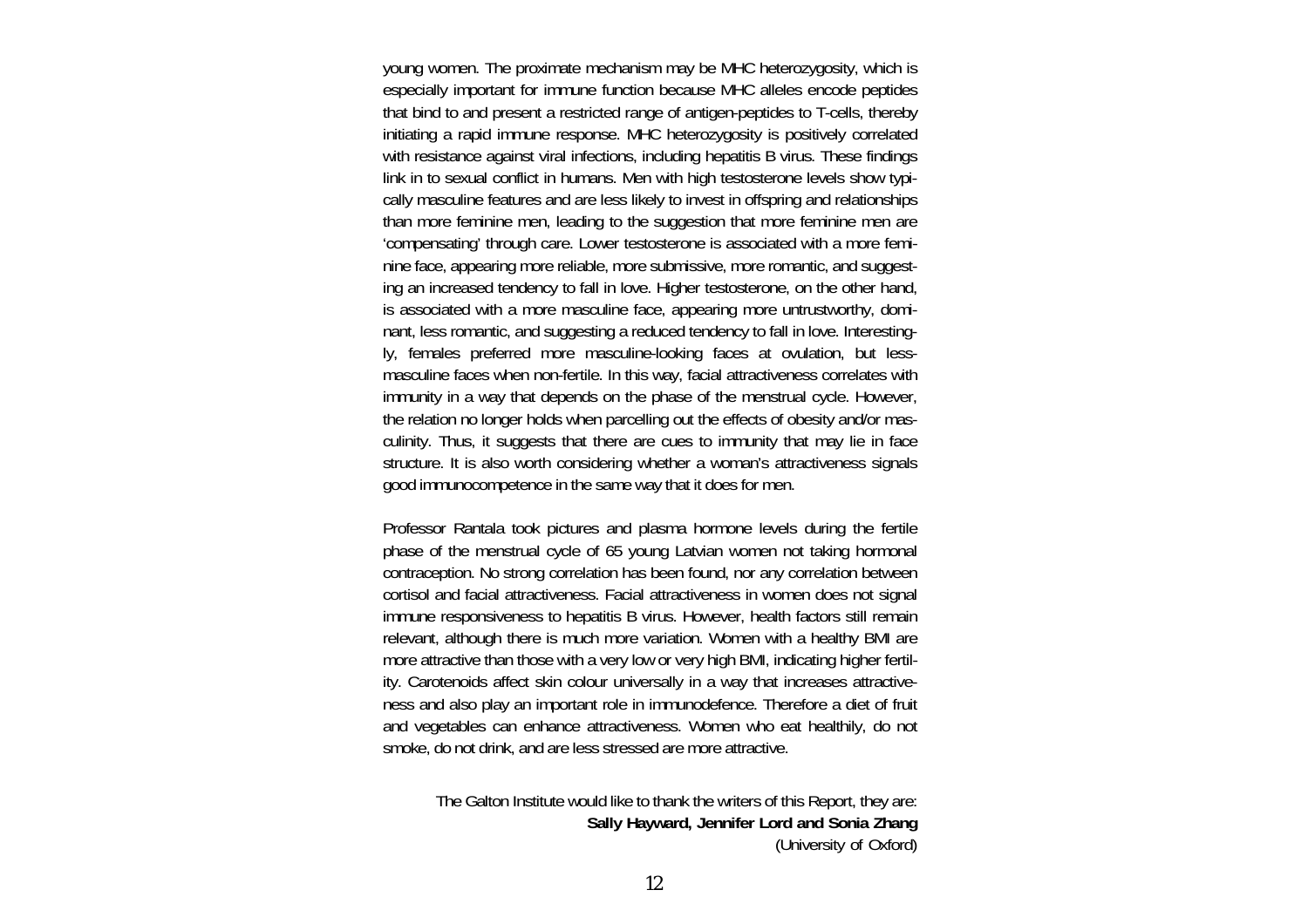#### **Population Histories in Context: Past achievements and future directions**

A conference to celebrate the 50<sup>th</sup> anniversary of the founding of the Cambridge Group for the History of Population and Social Structure was held on 16-18 September 2014 at Downing College, Cambridge

## **Session 1: Locating the industrial revolution: population and economy, Malthus and beyond**

Recent research has suggested that the 'industrial revolution' was both less abrupt and more complex than was once supposed. In the 17<sup>th</sup> and 18<sup>th</sup> centuries, both in the Netherlands and in England (and perhaps elsewhere), there was substantial change and 'progress' as evidenced by production outstripping population growth and rising urbanisation. There were also striking changes in occupational structure in England well before the conventional dating of the industrial revolution. Papers were given by:

**Leigh Shaw-Taylor** (University of Cambridge), **Cormac O'Grada** (University College Dublin) and **Nick Crafts** (University of Warwick) Commentator: **Tony Wrigley** (University of Cambridge)

**Session 2: Life expectancy: levels and trends with particular reference to the mortality of large urban centres and the disappearance of the 'urban penalty'.** 

The late 17th century saw the beginning of a noteworthy divergence between the trends in infant and early childhood mortality and that of adults. Infants and young children experienced a significant worsening of their life chances while adults began a phase of steady improvement that was sustained during the 18th and early 19th centuries. London is a distinctive geographical context where these changes appear to have taken the most extreme form. By the end of the 18th century, mortality had improved to such an extent that it was revealing, for the first time since demographic records began in the late 16th century, an excess of births over deaths and was therefore capable of growing without excessive immigration.

Papers were given by:

**Walter Scheidel** (Stanford University, USA),**Romola Davenport** (University of Cambridge) and **Jan de Vries** (University of California, Berkeley) Commentator: **John Landers** (University of Oxford)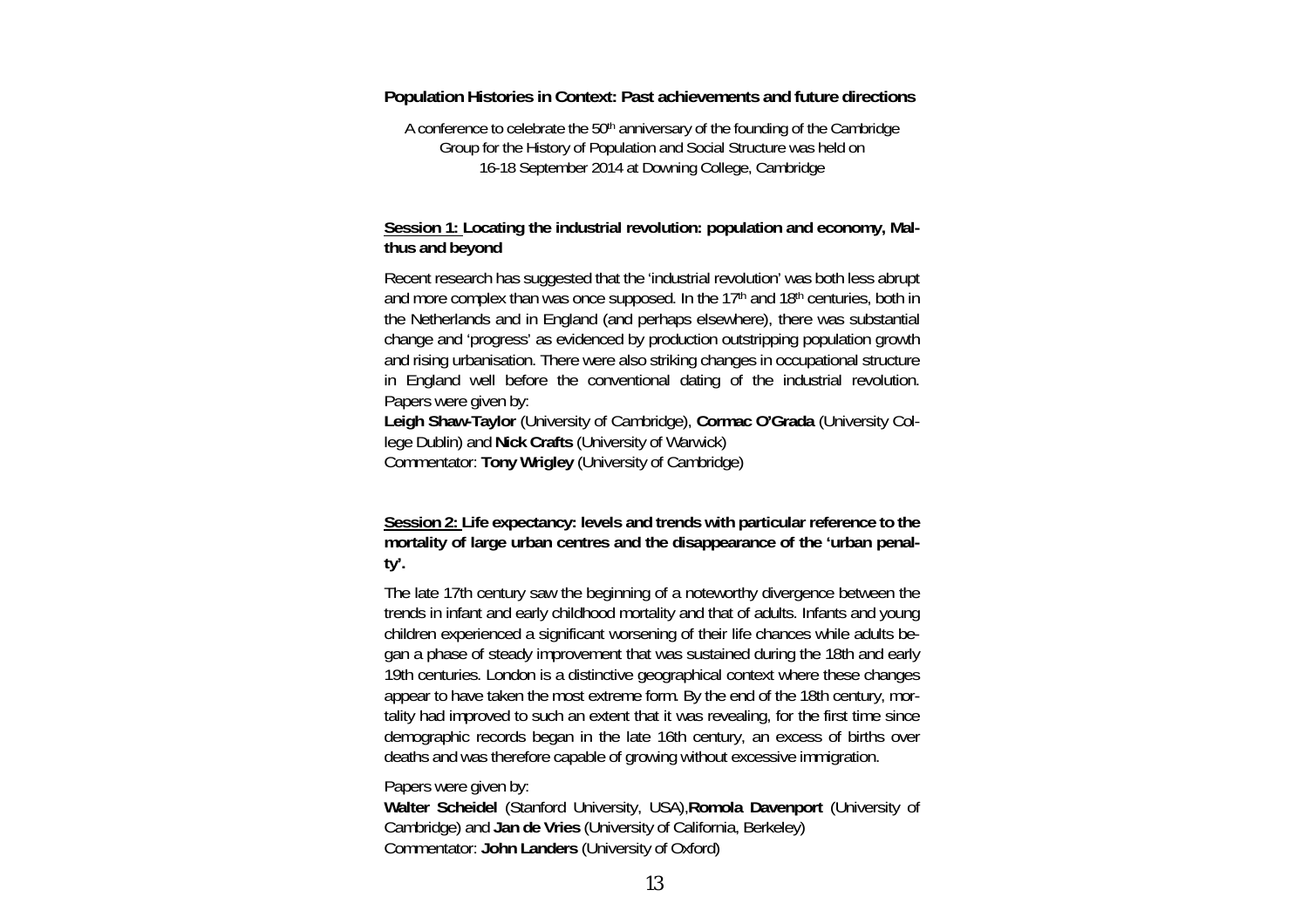**Session 3: Household formation systems and their social and economic correlates** 

In its early years, the Cambridge Group expended considerable energy on the measurement of the attributes of co-resident domestic groups, influenced in particular by John Hajnal's seminal work on the European marriage pattern. Research on early modern France has uncovered the homeostatic version of the northwest European household formation system in which the death and birth rates balanced to ensure 0% growth rates. Subsequently, much more research has been undertaken for a broader area of Europe as household listings have been investigated, exposing greater geographical complexity than was initially supposed.

Papers were given by:

**Antoinette Fauve-Chamoux** (EHESS, Paris), **Keith Snell** (University of Leicester), **Jan Luiten van Zanden** and **Sarah Carmichael** (University of Utrecht, Netherlands)

Commentator: **Michael Anderson**, (University of Edinburgh)

# **Session 4: Marital fertility and celibacy before, during and after the demographic transition**

The expectation that each married couple should live in a separate household, which was normal in much of Western Europe, implied the existence of an economic hurdle to matrimony which must be surmounted by those wishing to marry. If joining an existing household was not an option, they had first to assemble sufficient resources to establish a new household. As a result, age at marriage for both sexes was higher than elsewhere in the world and a significant fraction of each generation never married. Moreover, both the possibility of marriage and its timing were influenced by economic prospects. The increasingly widespread use of effective methods of contraception meant that the link between nuptiality and fertility disappeared, with profound implications across a wide range of variables.

Papers were given by:

**Alice Reid** (University of Cambridge),**Simon Szreter** (University of Cambridge), **David Reher** (Complutense University, Madrid) and Miguel Requena ( UNED, Madrid)

Commentator: **Ron Lestaeghe** (Vrije Universiteit, Brussels)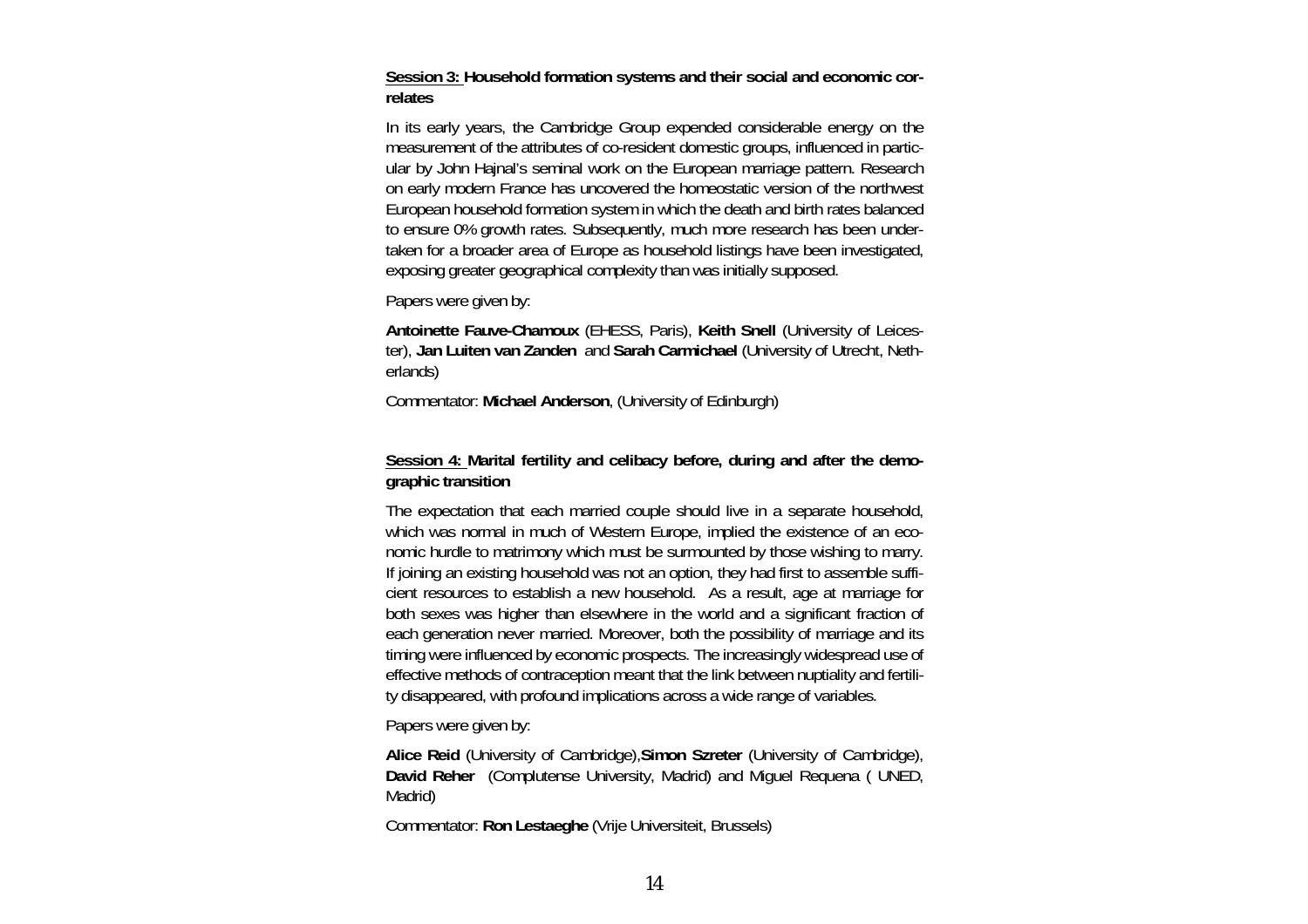**Session 5: Ageing, maximal life extent and social and economic correlates**  Probably the most important current demographic issue is ageing. More work is needed on: 1) Charting the origins and pace of the rise in life expectancy which can be located in the early 18th century. 2) Understanding the relationship between these changes and maximum human life span as well as developing a conceptual framework for integrating the factors that have generated social, economic and geographical inequalities in the ageing process and the diseases of old age. 3) Identifying robust ageing genotype-phenotype associates through familybased linkage studies.

Papers were given by:

**Emily Grundy** (LSE) and **Mike Murphy**, **Ron Lee** (University of California, Berkley, USA), **Jim Oeppen** (Max Planck Institute for Demographic Research, Germany)

Commentator: **Gabriele Doblhammer** (University of Rostock).

# **Session 6: The West and the Rest**

The spectacular success of western societies in achieving exponential economic growth at rates which had never previously been attained, and with it, military superiority, has made it tempting to suggest that one or more of the West's characteristics during the last 250 years - capitalism, features of its legal systems, novel advances in science and technology - account for the brief dominance enjoyed by an area which the previous two or three millennia was peripheral to the major civilisations of the world.

Papers were given by:

**Zhongwei Zhao** (Australian National University, Canberra), **Osamu Saito** (Hitotsubashi University, Japan), **Tim Dyson** (LSE), **Jack Goldstone** (George Mason University, USA) and **Tommy Bengtsson** (Lund University, Sweden)

Commentator: **Patrick O'Brien** (LSE)

The organisers of this conference are extremely grateful to **the Galton Institute** for a grant of £900.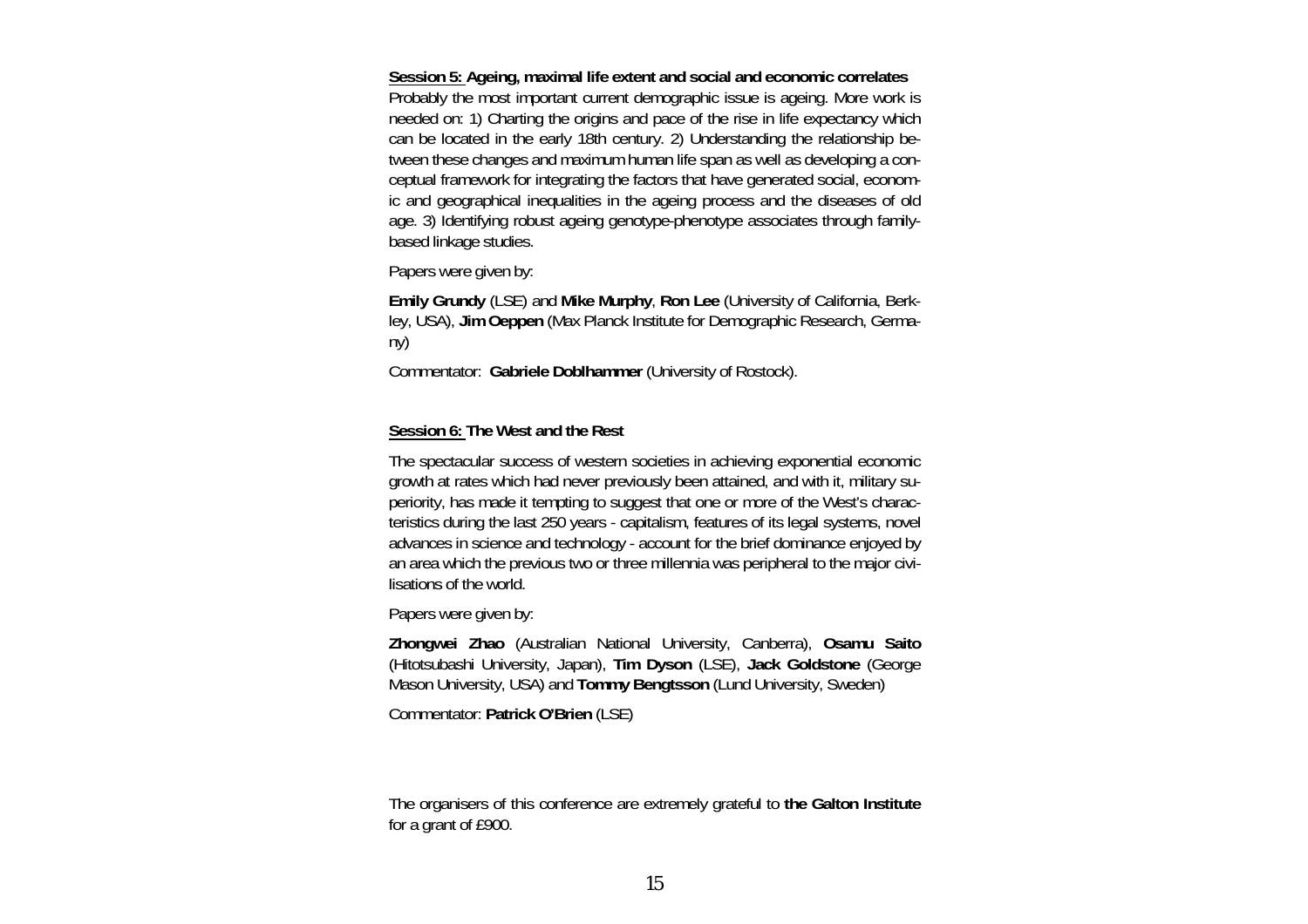#### **British Society for Population Studies Conference 2015 at the University of Leeds**

Over 3 days, there were 270 attendees, with international presenters from Europe and beyond. 178 papers were presented in 47 strand sessions, with 6 sessions running simultaneously in each time slot. Over 50 posters were also on display. Additionally, there were well-attended training sessions on *Using GIS for population research; Systematic approaches to reviewing the literature*, aimed at graduate students, and *An Introduction to the UK Longitudinal Studies using the national Synthetic LS data spine.* On the final morning, there was an innovative panel session on *Measuring ethnicity: the challenges using census and survey data* organised by Stephanie Condon and with a panel of invited speakers.

There were two plenary sessions; Professor John Stillwell from the University of Leeds spoke on *Monitoring internal migration in the United Kingdom*, and Professor Helga de Valk, from NIDI and Vriju Universiteit Brussels spoke on *European migrants: new demographic questions and challenges.* 

The BSPS website at www.bsps.org.uk has the full Conference programme and abstracts.

# **Plenary 1: Monitoring internal migration in the United Kingdom – John Stillwell**

Professor John Stillwell began by showing that internal migration underpins the process of rural and urban change and has defined the UK pattern of settlement over time.

The plenary was anchored around four main research questions (i) How has migration changed in the United Kingdom over the decade between 2000-2001 and 2010-2011? (ii) What distance did internal migrants actually travel within England in the mid-2000s? (iii) How does the migration intensity and distance of migration compare with other countries, and (iv) How important is scale in the analysis of migration indicators? To address these questions, Professor Stillwell outlined four key dimensions of internal migration: intensity, impact, distance and scale and identified three key data sets: Census data, PRDS/NHSCR administrative data and Acxiom Research Opinion Poll survey data. These sources revealed how migration patterns vary by age, ethnicity and gender.

For the cross-national comparison, use was made of IMAGE. The results showed that, compared to other countries, the UK has average aggregate intensity.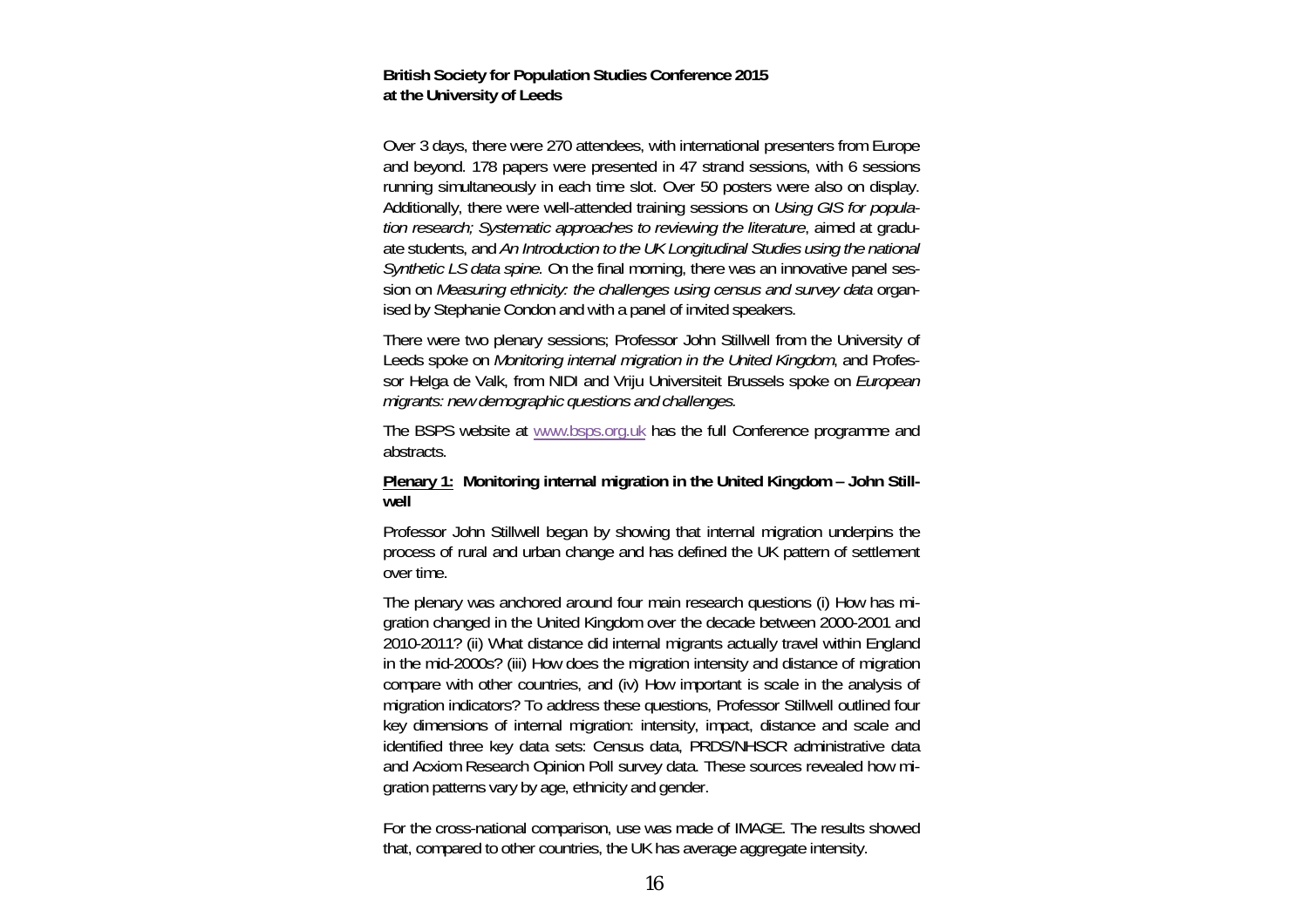Scandinavian countries, Australia, Canada and the US had higher relative intensities, while Switzerland, Belgium, the Netherlands and Germany had similar intensity to the UK. Most Eastern European countries had low aggregate intensities. Professor Stillwell concluded that census and administrative data suggest modest declines in internal migration intensities in the UK, driven by older people. Secondly, changes in net migration in the UK suggest a spatial pattern of waning counter-urbanisation and increasing re-urbanisation. Thirdly, the interdistrict migration distance is decreasing but can vary depending on individual demographic and socio-economic characteristics. Fourthly, there has been convergence of migration impact by age group at lower levels, but the impact of students is increasing.

# **Plenary 2: European migrants: new demographic questions and challenges – Helga de Valk**

Professor de Valk asked the audience to consider international migration in a European context and, whilst acknowledging the recent plight of migrating refugee and asylum seekers, she turned her attention to the migration of European citizens and third country nationals around the whole of Europe. She considered the patterns of European inter-country migration, the characteristics of European movers and the consequences that migration has had on different partnership combinations in terms of their European identity and language.

Professor de Valk provided evidence that suggested largest migration flows are between Germany and Poland. However, she argued it was not enough simply to look at country flows but to tease apart these larger migration flows by demographic features, such as family composition, age and sex. She questioned the impact bi-national couples had on national identity and language transmission and considered family formation and its linkages to identity, in addition to the use of language, as divisors for integration.

Professor de Valk concluded by highlighting the importance of migration within the European Union and how future research should not focus exclusively on the migration of low-skilled and low-paid migrants, but should also explore additional forms of migration such as the movement of the elite as well as skilled migrants.

BSPS would like to thank **the Galton Institute** for their invaluable financial support again in 2015.

#### **Plenary reports compiled by Matthew Wallace and William Shankly**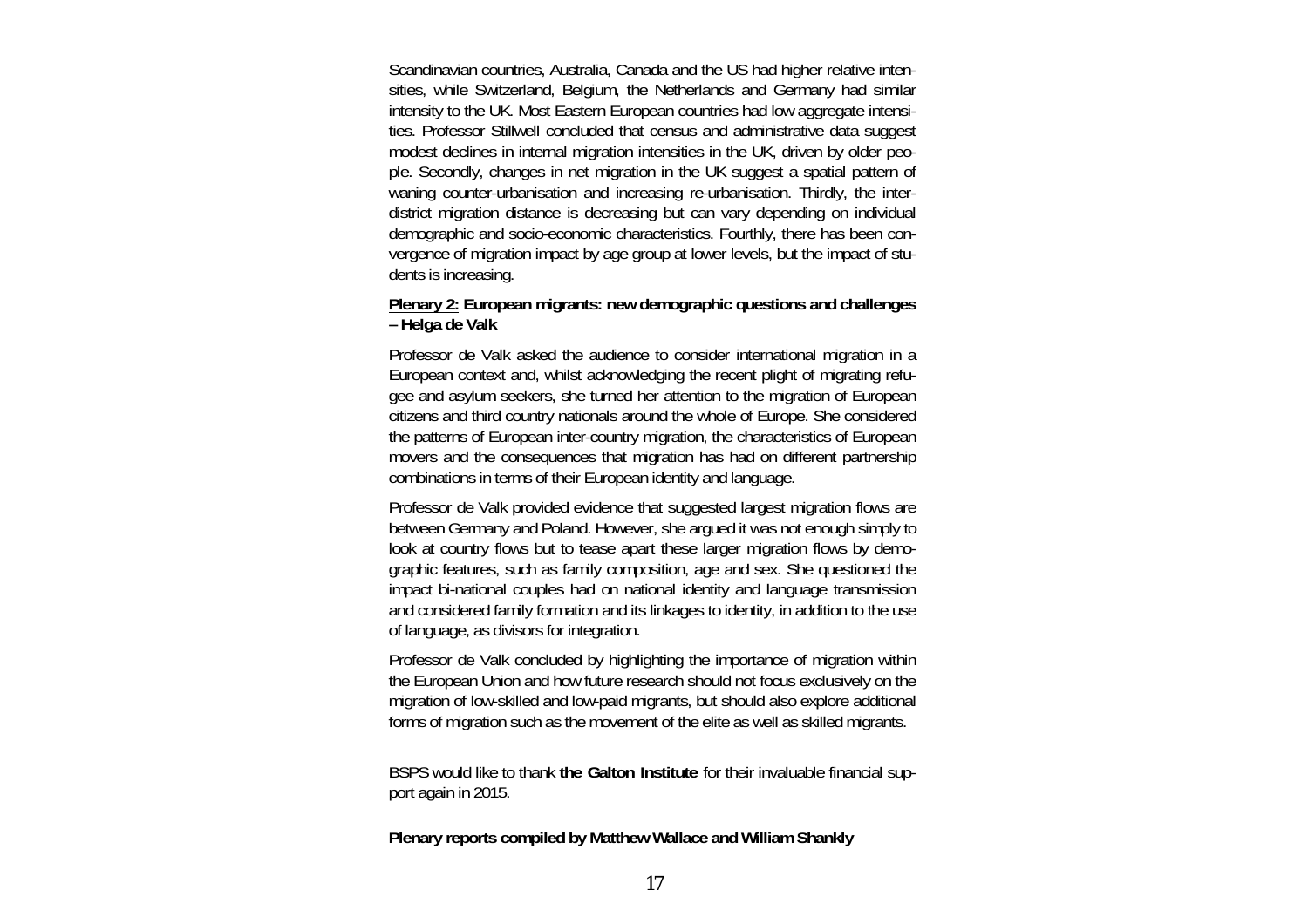**The European Human Behaviour and Evolution Association (EHBEA) 2015 conference in Helsinki, Finland 29.3.15. - 1.4.15.** 

This first EHBEA conference to be held in a Nordic European country was hosted by the Institute of Behavioural Sciences at Helsinki University and the Population Research Institute, Väestöliitto.

One hundred and ninety five delegates from twenty four countries attended the event. Around half of the delegates were students, and the conference also enrolled twenty Finnish student volunteers from Psychology and Social Policy. The conference was preceded by a one-day Satellite Meeting on Evolutionary Biology.

The main conference program had six half-day sessions and two dedicated poster sessions. The plenary speakers were Professors Beverly Strassmann (University of Michigan, US), Chris Kuzawa (Northwestern University, US), Oliver Schülke (German Primate Centre, Germany); Wil Roebroeks (University of Leiden, the Netherlands), Melissa Hines (Cambridge University, UK) and Gert Stulp (London School of Hygiene and Tropical Medicine, UK) who was the Winner of the New Investigator 2015 award as elected by the EHBEA membership.

The full programme including plenaries, talks and poster abstracts is available to download at http://ehbea.com/conf/ while the full day-to-day report written by a conference participant has appeared in the EHBEA October 2015 newsletter. All talks were recorded and are freely available on YouTube, see links from the Full day-to-day report.

EHBEA Helsinki 2015 organisers would like to thank **the Galton Institute** who generously helped support this conference with a grant of £1,000.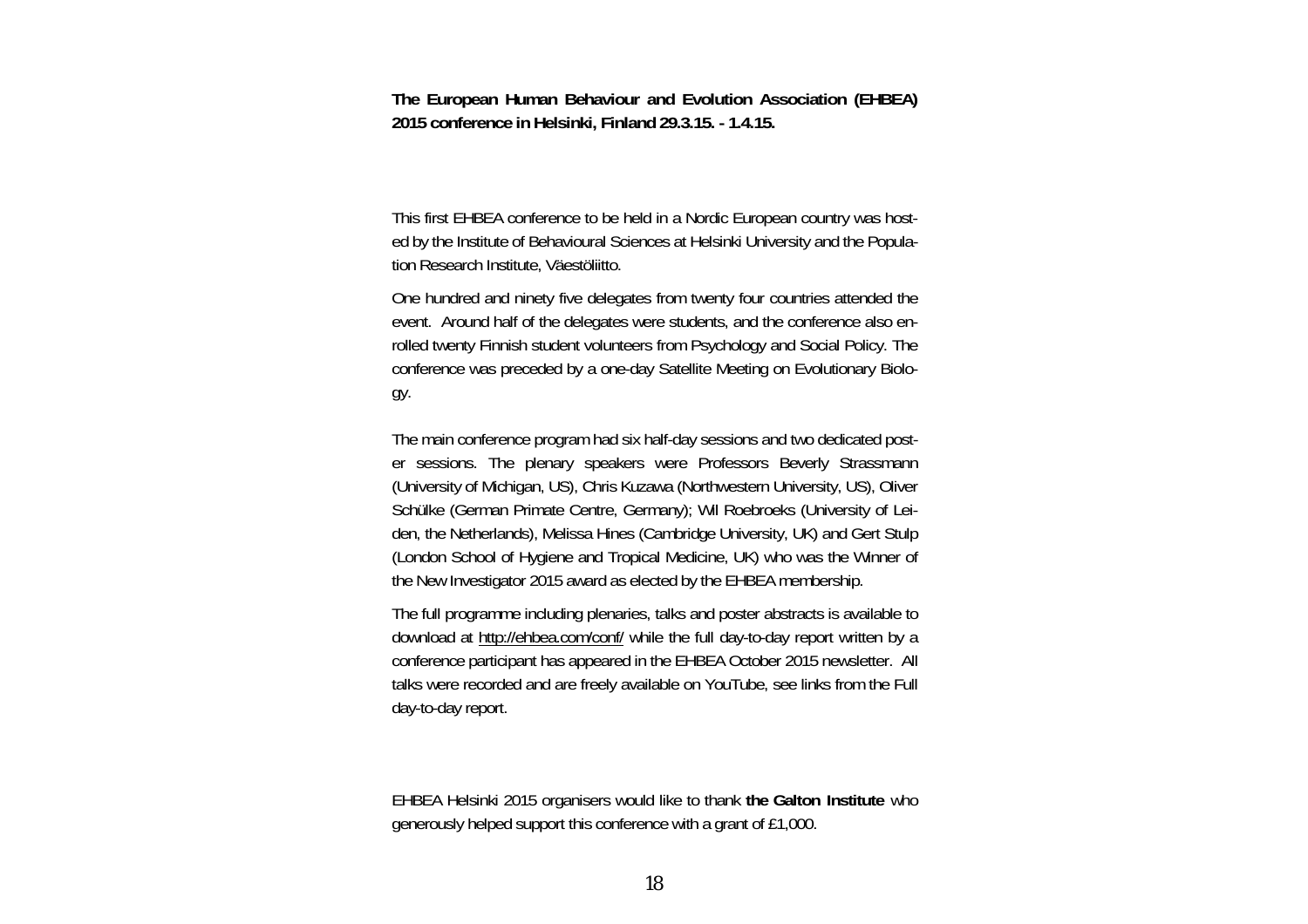#### **Galton Institute Mendel Essay Prize 2016**

The Galton Institute wishes to announce an Essay Prize for A-level students on any aspect of the life, work and/or legacy of **Gregor Mendel**, the father of modern genetics. This year 2015 marks the 150<sup>th</sup> anniversary of Mendel's first public communication of his work on breeding of peas, which defined the inheritance laws we now refer to as Mendelian inheritance. A year later, on 8<sup>th</sup> February 1866, Mendel published his findings in the *Proceedings of the Natural History Society of Brünn*.

The competition is open to all students currently studying for A-levels in the United Kingdom and Ireland. The top prize is £1,000, with two runner-up prizes of £500 and £250 and accompanying certificate.

The deadline for the 2016 essay prize is **8th February 2016.** 

#### **Terms and conditions**

**\***The essay should focus on the topic of Gregor Mendel and his contribution to the study of inheritance. Credit will be awarded for essays with stimulating, imaginative and readable content.

\*The Authors should aim to communicate their scientific writing to a lay audience. \*The essays should not exceed 1000 words and contain an abstract, and a maximum of one illustrative Figure or Table, and five references.

\*All essays should be submitted by the school's Headteacher, after internal selection and approval. The Authors must still be in 6th form in February 2016. The maximum number of essays that can be submitted from each school is five.

\*The submitted essays will be checked electronically for plagiarism and marked anonymously by the Galton Institute's dedicated panel of experts. Their decisions are final. The Galton Institute will own the copyright to the winning essays, which may be published in the Institute's Newsletter and on its website.

\*Essays are required to be the original work of the candidate and written and submitted by the competition deadline (6 pm **8th February 2016**).